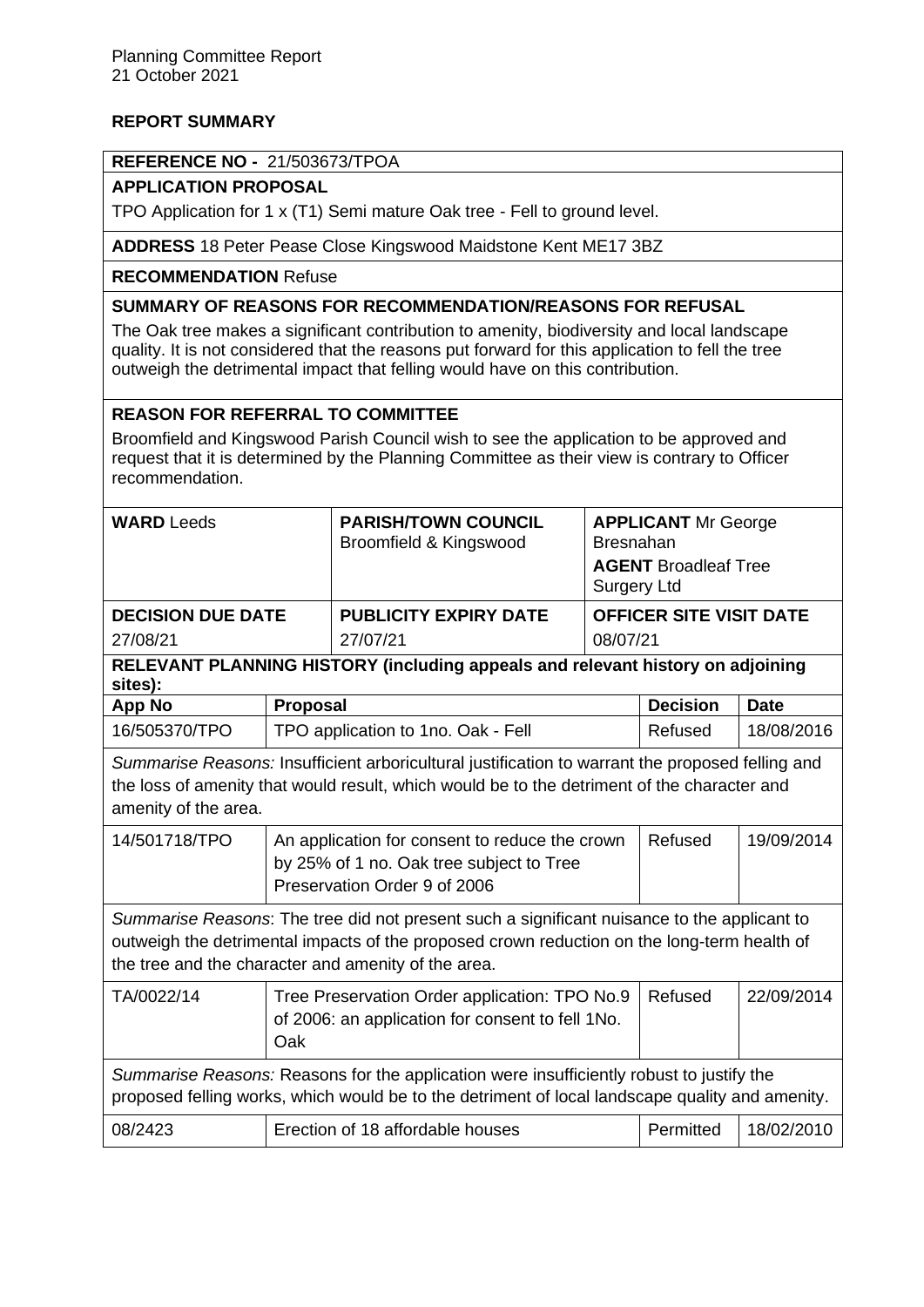### **MAIN REPORT**

### **1.0 DESCRIPTION OF SITE**

- 1.01 The tree subject to this application is growing in the rear garden of the applicant's residential property.
- 1.02 The site is a recent development (permitted 2010) of 18 affordable houses within an area designated as ancient replanted woodland. The subject tree was retained as part of the development's landscaping scheme.

## **2.0 PROPOSAL**

2.01 The proposal is to fell a Semi mature Oak tree in the rear garden because the tree dominates the garden and creates heavy shading on both number 18 and the adjacent property and because some paving is starting to lift due to the size of the root system.

## **3.0 PLANNING CONSTRAINTS**

- 3.01 Tree Preservation Order No.9 of 2006, Woodland W1. Confirmed 06/11/2006
- 3.02 Ancient Woodland: Kings Wood Ancient replanted woodland (PAWS)

## **4.0 POLICY AND OTHER CONSIDERATIONS**

3.01 Government Policy: National Planning Policy Framework (2021)

> Ministry of Housing, Communities & Local Government, Planning Practice Guidance, Tree Preservation Orders and trees in conservation areas, March 2014

#### 3.02 Local Policy:

Maidstone Borough Local Plan October 2017 - Policy DM 3

Maidstone Landscape Character Assessment (March 2012 amended 19 July 2013) and Supplement (2012- Saved Sections of the Landscape Character Assessment and Landscape Guidelines 2000)

### 3.03 Compensation:

A refusal of consent to carry out works to trees subject to a Tree Preservation Order can potentially result in a claim for compensation for loss or damage arising within 12 months of the date of refusal. The observed evidence does not indicate that any significant loss or damage is anticipated if the application is refused and the evidence submitted does not indicate that any loss or damage is reasonably foreseeable. It is therefore considered that the likelihood of a compensation claim arising is therefore very low. The neighbour representation is addressed in the report below. Not applicable if approved.

# **5.0 LOCAL REPRESENTATIONS**

5.01 One neighbour representation in support of the proposal: *"The tree is an immature Oak that dominates each garden space of less than 30ft in length and approx. 15ft in width. Felling this tree is the only suitable course of action due to its close proximity to the houses and the fact that is a young tree and will*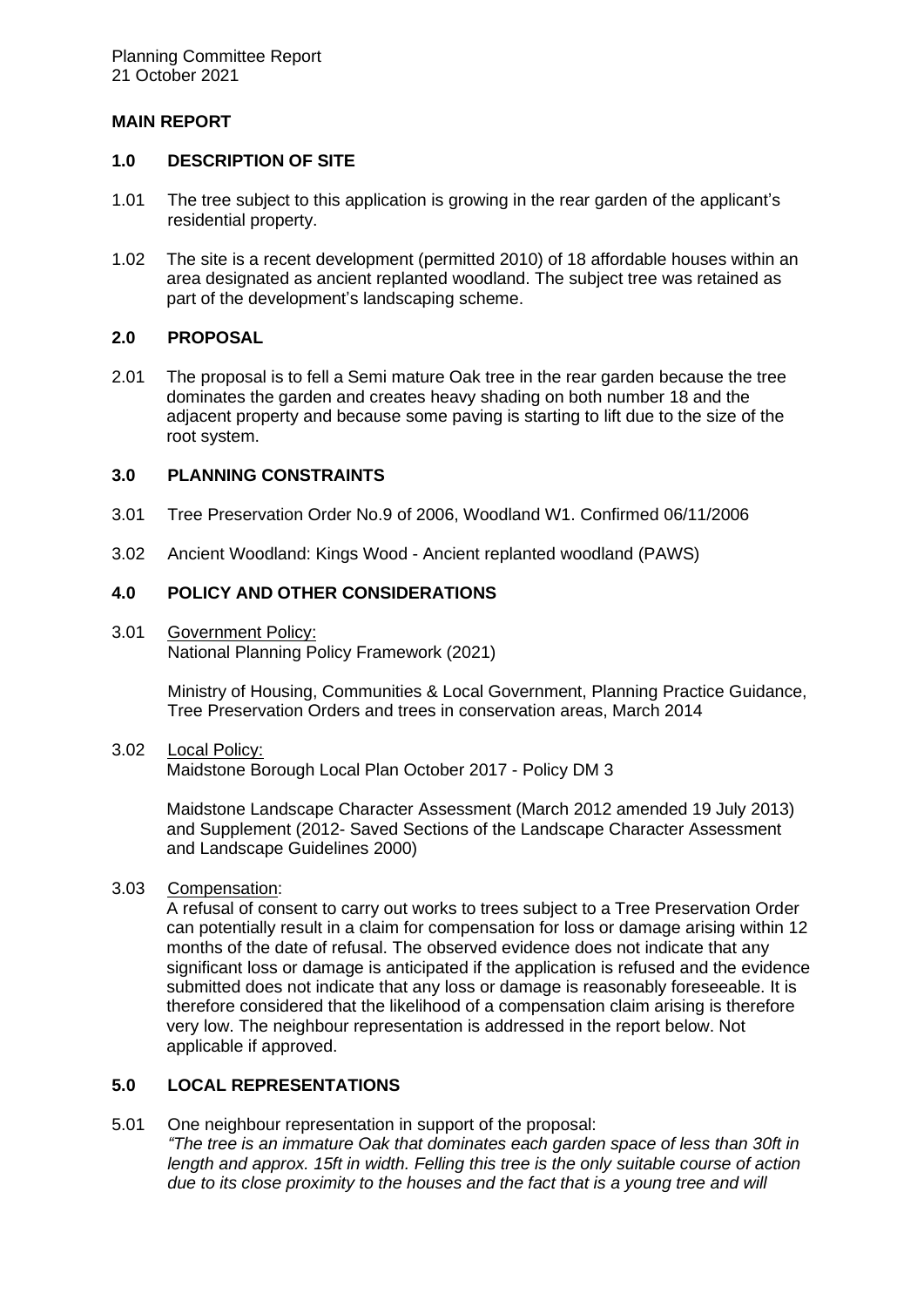*continue to be a problem to such small gardens. A mature Oak tree can grow up to 40 metres in height, the tree has currently grown to almost twice the height of the houses, this potentially could reach 3 times the high of the houses.*

*The tree canopy currently covers all of 18 Peter Pease Close garden and two thirds of our garden putting it into heavy shade, this is unacceptably overbearing and oppressive. In your previous refusal from 2016 you cited that heavy shading had been alleviated by crown lifting works, this is in fact incorrect, the tree has never been crowned.*

*The tree is causing damage to our guttering and fascia, it is touching the side of our house and roof, you can hear the tree branches scrapping against the house in strong winds, there is foreseeable damage to our roof tiles if this is not already the case, we will be seeking reparation from Maidstone Borough Council to address this. Additionally, the storm tank situated in our garden never receives water even in heavy rainfall so it needs to be investigated if the root system from the tree hasn't already damaged the pipework like it has done in the road which has been investigated a number of time by the local council.*

*Broomfield and Kingswood Parish Council have supported all previous felling applications having stated in July 2016 "the tree is totally unacceptable and inappropriate that it was left is situ when the house was being built" We feel the application for the felling of this tree is justified and all previous applications reviewed by Maidstone Borough have been subjective."*

# **6.0 CONSULTATIONS**

6.01 Broomfield and Kingswood Parish Council *"Following due consideration Councillors approved this application." Councillors felt that the tree was quite close to the residents property.*

### **7.0 BACKGROUND PAPERS AND PLANS**

7.01 Application form and plan submitted

### **8.0 APPRAISAL**

8.01 T1 on application form (within woodland W1 in TPO).

Contribution to public visual amenity: Good – clearly visible to the public

Condition: Good – no significant defects noted

Useful life expectancy: Very Long - with an estimated remaining life expectancy of at least 40 Years

The tree is a semi-mature Oak consisting of two stems of approximately 35cm diameter each. It is estimated that the tree reaches a height of 16 metres with an average radial crown spread of about 5 metres. No evidence of significant defects was noted during inspection and the tree appears generally healthy and in good structural condition. A bat box is affixed to the tree.

8.02 The tree is clearly visible from Ashford Drive and Peter Pease Close, being located in a prominent position. The species is particularly suitable for the area and typical of the tree cover that contributes to the sylvan character of the area. As such it is considered to have significant amenity value and as a native Oak on an ancient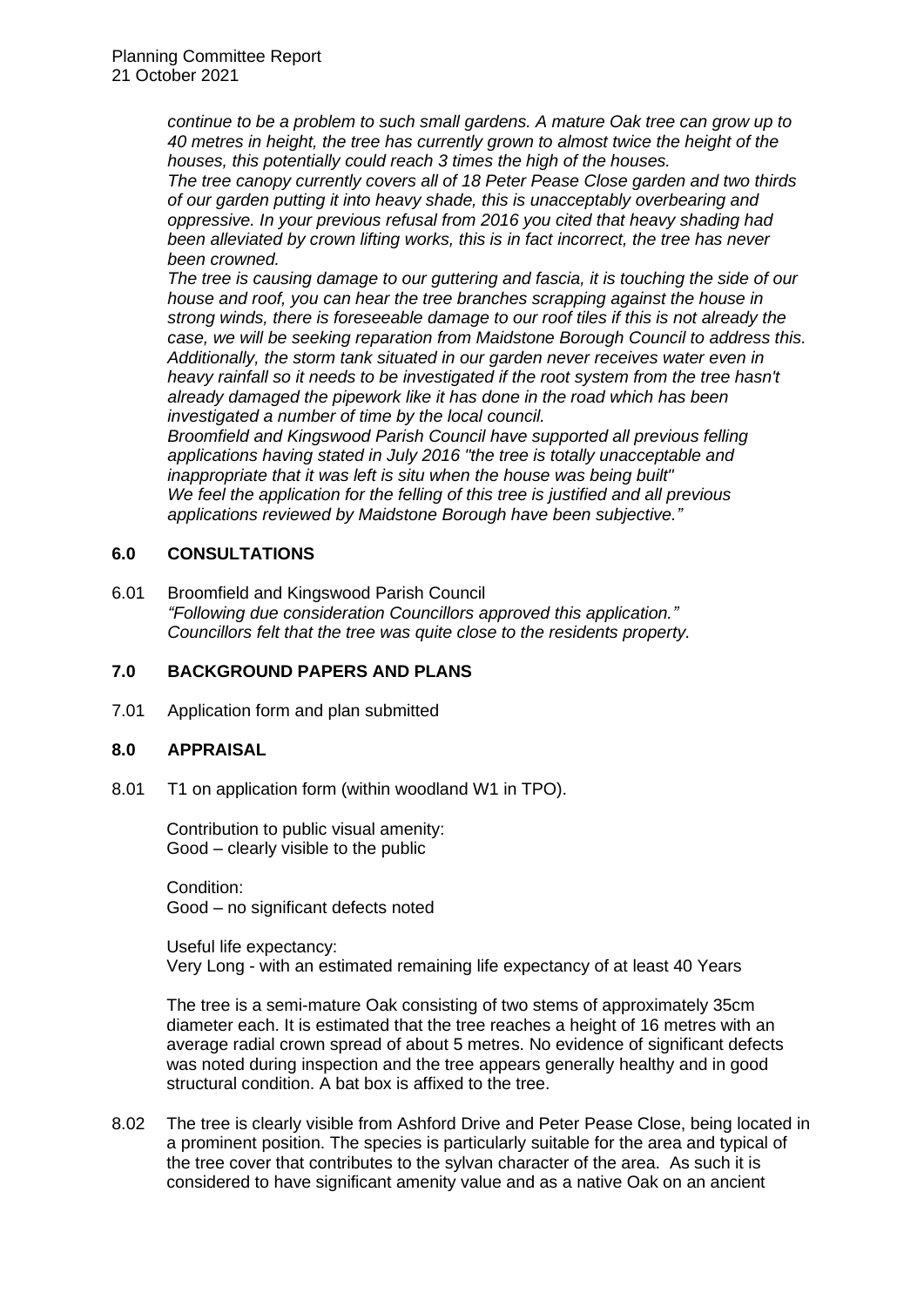woodland site, to also provide significant biodiversity benefits. The reasons for feeling should therefore be compelling.

- 8.03 The Oak was retained and protected as part of the development of this ancient woodland site under planning application MA/08/2423. It was identified as an A grade tree in the August 2008 BS5837 tree survey that accompanied the planning application. It is considered that the mature trees retained on this site form an important screen and act as a foil to the built forms.
- 8.04 Conflicts with the nearby properties from branch tips in close proximity to the roof were noted during inspection, with some growth touching the built structure. This is recognised as an issue that needs to be addressed before damage through direct contact occurs. However, works to create adequate clearance from the properties to prevent damage could be carried out without resorting to felling to resolve the problem.
- 8.05 Both the applicant and the neighbour cite light obstruction as a reason for felling. This is not generally considered to be justification for felling trees of amenity value. It is recognised that the tree is dominant in the small rear gardens and that when in leaf, will cause significant shading. Removal of lower branches in the past (crown lifting) has helped to alleviate the shading to some extent. Shading is to be expected in areas characterised by the presence of mature trees. It is not considered that the shade cast by the tree is so severe that the detrimental effects of felling on amenity are outweighed.
- 8.06 The neighbour representation cites possible damage to underground pipework. No evidence has been provided to prove that damage has occurred or that the tree is implicated in any damage.
- 8.07 The applicant cites damage to paving allegedly due to roots of the tree. Where this is the case, damage to lightly founded structures is not generally considered justification to fell trees of amenity value. Furthermore, it is likely that the paving could be repaired without resorting to felling.

### **9.0 CONCLUSION**

9.01 It is considered that the Oak tree makes a significant contribution to amenity, biodiversity and local landscape quality. It is not considered that the reasons put forward for this application to fell the tree outweigh the detrimental impact that felling would have on the contribution it makes to amenity and biodiversity and recommend that the proposal is refused accordingly.

### **10.0 RECOMMENDATION** – REFUSE for the following reasons:

10.01 The Oak tree is considered to make a valuable positive contribution to local landscape character, biodiversity and amenity, with a long remaining safe useful life expectancy. The proposed felling works would have a detrimental impact on this contribution.

The reasons given for the proposed felling are shading and damage to paving. Shading is to be expected in areas characterised by the presence of mature trees. It is not considered that the shade cast by the tree is so severe that the detrimental effects of felling on amenity are outweighed. Damage to lightly founded structures such as paving is not considered justification to fell trees of amenity value. Felling is therefore not considered to be justified.